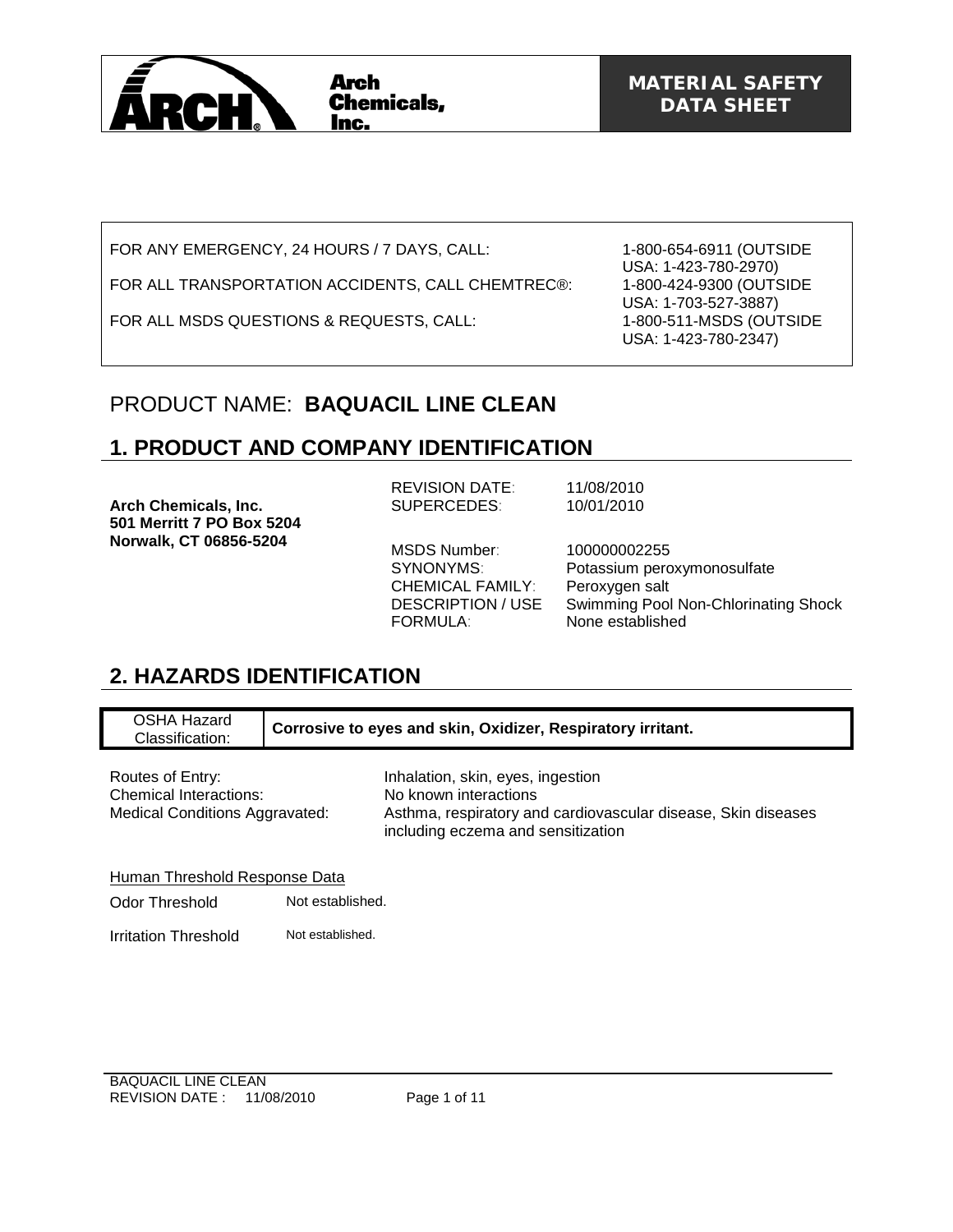

| Hazardous Materials Identification System / National Fire Protection Association Classifications |                                                                                               |              |                                                                                                                                                                                                                                                                                                                                                                                                                                                        |                          |
|--------------------------------------------------------------------------------------------------|-----------------------------------------------------------------------------------------------|--------------|--------------------------------------------------------------------------------------------------------------------------------------------------------------------------------------------------------------------------------------------------------------------------------------------------------------------------------------------------------------------------------------------------------------------------------------------------------|--------------------------|
| <b>Hazard Ratings:</b>                                                                           | <b>Health</b>                                                                                 | Flammability | Physical / Instability                                                                                                                                                                                                                                                                                                                                                                                                                                 | PPI / Special<br>hazard. |
| <b>HMIS</b>                                                                                      | $\ensuremath{\mathsf{3}}$                                                                     | 0            | $\pmb{0}$                                                                                                                                                                                                                                                                                                                                                                                                                                              |                          |
| <b>NFPA</b>                                                                                      | 3                                                                                             | 0            | 1                                                                                                                                                                                                                                                                                                                                                                                                                                                      | Oxidizer                 |
| Immediate (Acute) Health Effects                                                                 |                                                                                               |              |                                                                                                                                                                                                                                                                                                                                                                                                                                                        |                          |
| Inhalation Toxicity:                                                                             | May cause respiratory irritation.                                                             |              |                                                                                                                                                                                                                                                                                                                                                                                                                                                        |                          |
| Skin Toxicity:                                                                                   | Corrosive to skin                                                                             |              |                                                                                                                                                                                                                                                                                                                                                                                                                                                        |                          |
| Eye Toxicity:                                                                                    | Corrosive to eyes.                                                                            |              |                                                                                                                                                                                                                                                                                                                                                                                                                                                        |                          |
| Ingestion Toxicity:<br>Acute Target Organ Toxicity:                                              | to cause perforation.                                                                         |              | Irritation and/or burns can occur to the entire gastrointestinal tract,<br>including the stomach and intestines, characterized by nausea, vomiting,<br>diarrhea, abdominal pain, bleeding, and/or tissue ulceration. Ingestion<br>may cause severe damage to the gastrointestinal tract with the potential<br>This product may be severely irritating and/or corrosive to all tissues<br>contacted and upon inhalation, may cause irritation to mucous |                          |
| Prolonged (Chronic) Health Effects                                                               | membranes and the upper respiratory tract.                                                    |              |                                                                                                                                                                                                                                                                                                                                                                                                                                                        |                          |
| Carcinogenicity:                                                                                 |                                                                                               |              | This product is not known or reported to be carcinogenic by any<br>reference source including IARC, OSHA, NTP or EPA.                                                                                                                                                                                                                                                                                                                                  |                          |
| Reproductive and                                                                                 |                                                                                               |              | Not known or reported to cause reproductive or developmental toxicity.                                                                                                                                                                                                                                                                                                                                                                                 |                          |
| Developmental Toxicity:                                                                          |                                                                                               |              |                                                                                                                                                                                                                                                                                                                                                                                                                                                        |                          |
| Inhalation:                                                                                      |                                                                                               |              | There are no known or reported effects from chronic exposure.                                                                                                                                                                                                                                                                                                                                                                                          |                          |
| <b>Skin Contact:</b>                                                                             |                                                                                               |              | There are no known or reported effects from chronic exposure.                                                                                                                                                                                                                                                                                                                                                                                          |                          |
| Skin Absorption:                                                                                 |                                                                                               |              | May be absorbed through skin, but it is unlikely that harmful effects will<br>occur unless contact is prolonged, repeated, and extensive.                                                                                                                                                                                                                                                                                                              |                          |
| Ingestion:                                                                                       |                                                                                               |              | There are no known or reported effects from chronic ingestion except for<br>effects similar to those experienced from single exposure.                                                                                                                                                                                                                                                                                                                 |                          |
| Eye Contact:                                                                                     |                                                                                               |              | Prolonged contact may result in permanent damage.                                                                                                                                                                                                                                                                                                                                                                                                      |                          |
| Sensitization:                                                                                   | Possible skin sensitizer based on animal tests                                                |              |                                                                                                                                                                                                                                                                                                                                                                                                                                                        |                          |
| Chronic Target Organ Toxicity:<br>Supplemental Health Hazard<br>Information:                     | Respiratory Tract, Eyes, Skin, Digestive Tract<br>No additional health information available. |              |                                                                                                                                                                                                                                                                                                                                                                                                                                                        |                          |

# **3. COMPOSITION / INFORMATION ON INGREDIENTS**

| CAS OR CHEMICAL NAME                                    | CAS#         | % RANGE  |
|---------------------------------------------------------|--------------|----------|
| POTASSIUM PEROXYDISULFATE                               | 7727-21-1    | $3.00 -$ |
| <b>BAQUACIL LINE CLEAN</b><br>REVISION DATE: 11/08/2010 | Page 2 of 11 |          |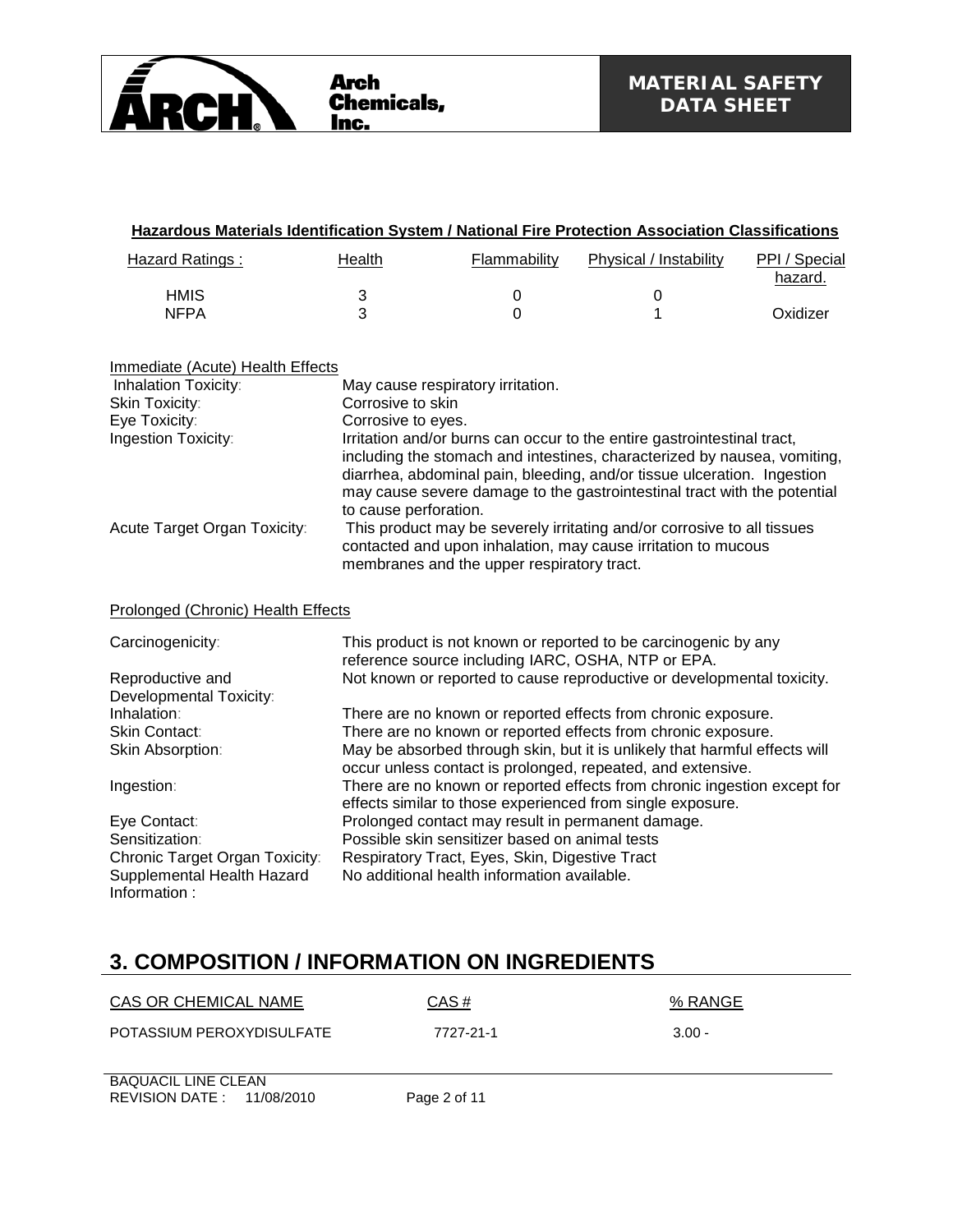

| POTASSIUM PEROXYMONOSULFATE | 10058-23-8 | $43.00 -$ |
|-----------------------------|------------|-----------|
| POTASSIUM BISULFATE         | 7646-93-7  | $23.00 -$ |
| <b>POTASSIUM SULFATE</b>    | 7778-80-5  | $29.00 -$ |
| <b>MAGNESIUM CARBONATE</b>  | 546-93-0   | $2.00 -$  |

## **4. FIRST AID MEASURES**

| General Advice: | Call a physician immediately.                                                                                                                                                                                                |
|-----------------|------------------------------------------------------------------------------------------------------------------------------------------------------------------------------------------------------------------------------|
| Inhalation:     | IF INHALED: Remove individual to fresh air. Seek medical attention if breathing<br>becomes difficult or if respiratory irritation develops. If not breathing, give artificial<br>respiration. Call for medical assistance.   |
| Skin Contact:   | IF ON SKIN: Immediately flush skin with plenty of water for 15 minutes. If clothing<br>comes in contact with the product, the clothing should be removed immediately<br>and laundered before re-use. Seek medical attention. |
| Eye Contact:    | IF IN EYES: Immediately flush eyes with plenty of water for at least 15 minutes.<br>Seek medical attention immediately.                                                                                                      |
| Ingestion:      | IF SWALLOWED: Call a physician immediately. DO NOT induce vomiting unless<br>directed to do so by a physician. Never give anything by mouth to an unconscious<br>person.                                                     |

## **5. FIRE FIGHTING MEASURES**

| Flammability Summary (OSHA):     | Product is not known to be flammable, combustible, pyrophoric or<br>explosive.            |
|----------------------------------|-------------------------------------------------------------------------------------------|
| <b>Flammable Properties</b>      |                                                                                           |
| Flash Point:                     | Not applicable                                                                            |
| <b>Autoignition Temperature:</b> | Not applicable                                                                            |
| Fire / Explosion Hazards:        | Material will not ignite or burn. Will release oxygen when heated,<br>intensifying a fire |
| <b>Extinguishing Media:</b>      | Water only.                                                                               |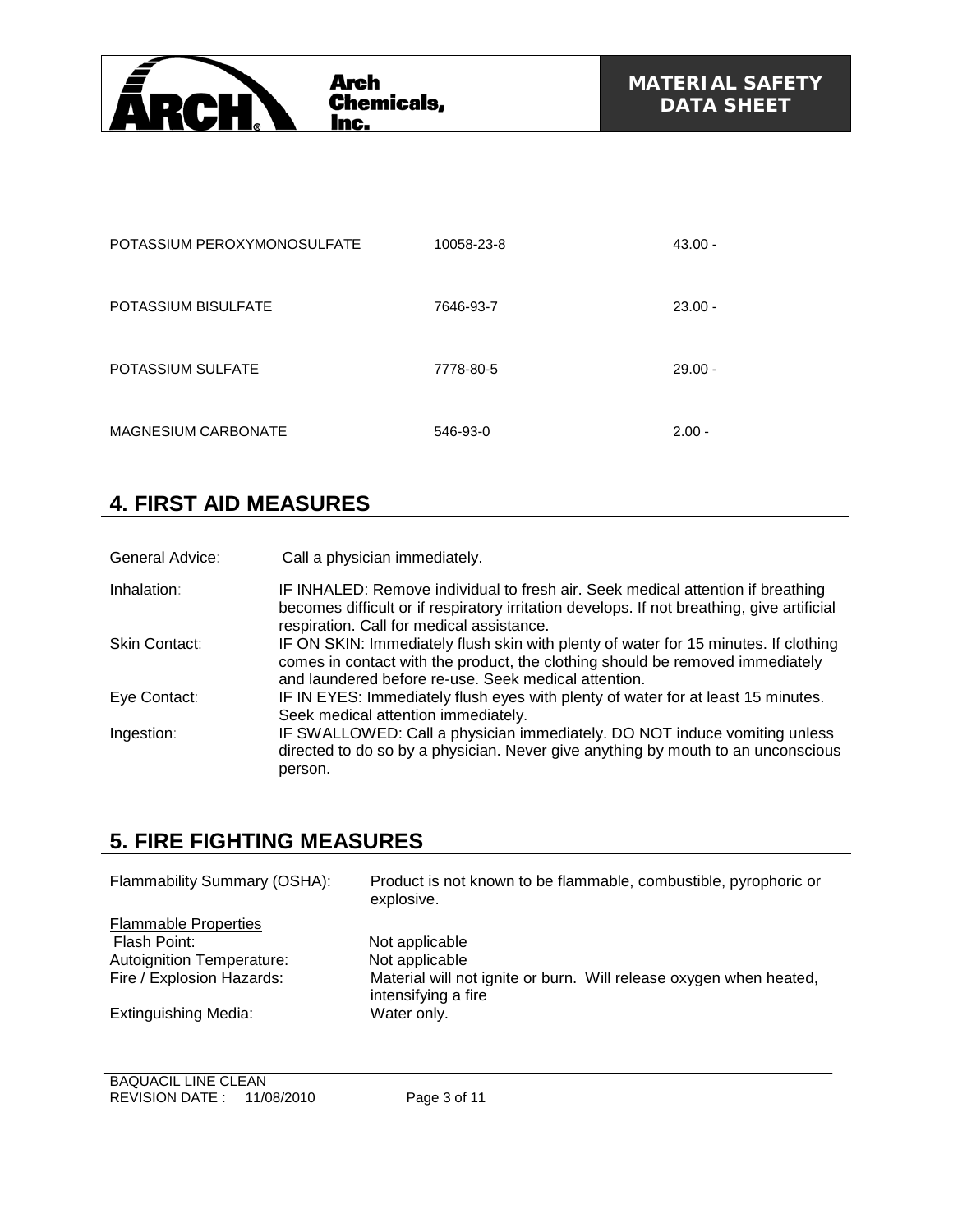

Fire Fighting Instructions: In case of fire, use normal fire-fighting equipment and the personal protective equipment recommended in Section 8. Use water to cool containers.

Hazardous Combustion Products: Carbon monoxide, Carbon dioxide<br>Upper Flammable / Explosive Limit, % in air: Not applicable Upper Flammable / Explosive Limit, % in air: Not applicable Lower Flammable / Explosive Limit, % in air: Not applicable Lower Flammable / Explosive Limit, % in air:

# **6. ACCIDENTAL RELEASE MEASURES**

| Personal Protection for Emergency<br>Situations: | Additional protective clothing must be worn to prevent personal<br>contact with this material. Those items include but are not limited to<br>boots, impervious gloves, hard hat, splash-proof goggles,<br>impervious clothing, i.e., chemically impermeable suit, self-contained<br>breathing apparatus.                                                 |
|--------------------------------------------------|----------------------------------------------------------------------------------------------------------------------------------------------------------------------------------------------------------------------------------------------------------------------------------------------------------------------------------------------------------|
| <b>Spill Mitigation Procedures</b>               |                                                                                                                                                                                                                                                                                                                                                          |
| Air Release:                                     | Contain all solids for treatment and/or disposal as a potential<br>hazardous waste.                                                                                                                                                                                                                                                                      |
| Water Release:                                   | This material is heavier than water. Notify all downstream users of<br>possible contamination. Divert water flow around spill if possible and<br>safe to do so. Continue to handle as described in land spill.                                                                                                                                           |
| Land Release:                                    | Contain all solids for treatment and/or disposal as a potential<br>hazardous waste. Do not place spill materials back in their original<br>containers. Containerize and label properly and remove to a secure<br>location for proper disposal. Decontaminate all clothing and the spill<br>area using a detergent and flush with large amounts of water. |
| Additional Spill Information:                    | Stop source of spill as soon as possible and notify appropriate<br>personnel. Utilize emergency response personal protection<br>equipment prior to the start of any response. Evacuate all non-<br>essential personnel. Dispose of spill residues per guidelines under<br>Section 13, Disposal Consideration.                                            |

## **7. HANDLING AND STORAGE**

| Handling:                           | Do not take internally. Avoid contact with skin, eyes and clothing.<br>Upon contact with skin or eyes, wash off with water. Avoid inhalation<br>of dust and fumes. |
|-------------------------------------|--------------------------------------------------------------------------------------------------------------------------------------------------------------------|
| Storage:                            | Store in a cool dry ventilated location, away from sources of ignition<br>or other incompatible conditions and chemicals. Keep container(s)<br>closed.             |
| Incompatible Materials for Storage: | Refer to Section 10, "Incompatible Materials."                                                                                                                     |
| D A Q H A Q H H H H F Q H T A H     |                                                                                                                                                                    |

BAQUACIL LINE CLEAN REVISION DATE : 11/08/2010 Page 4 of 11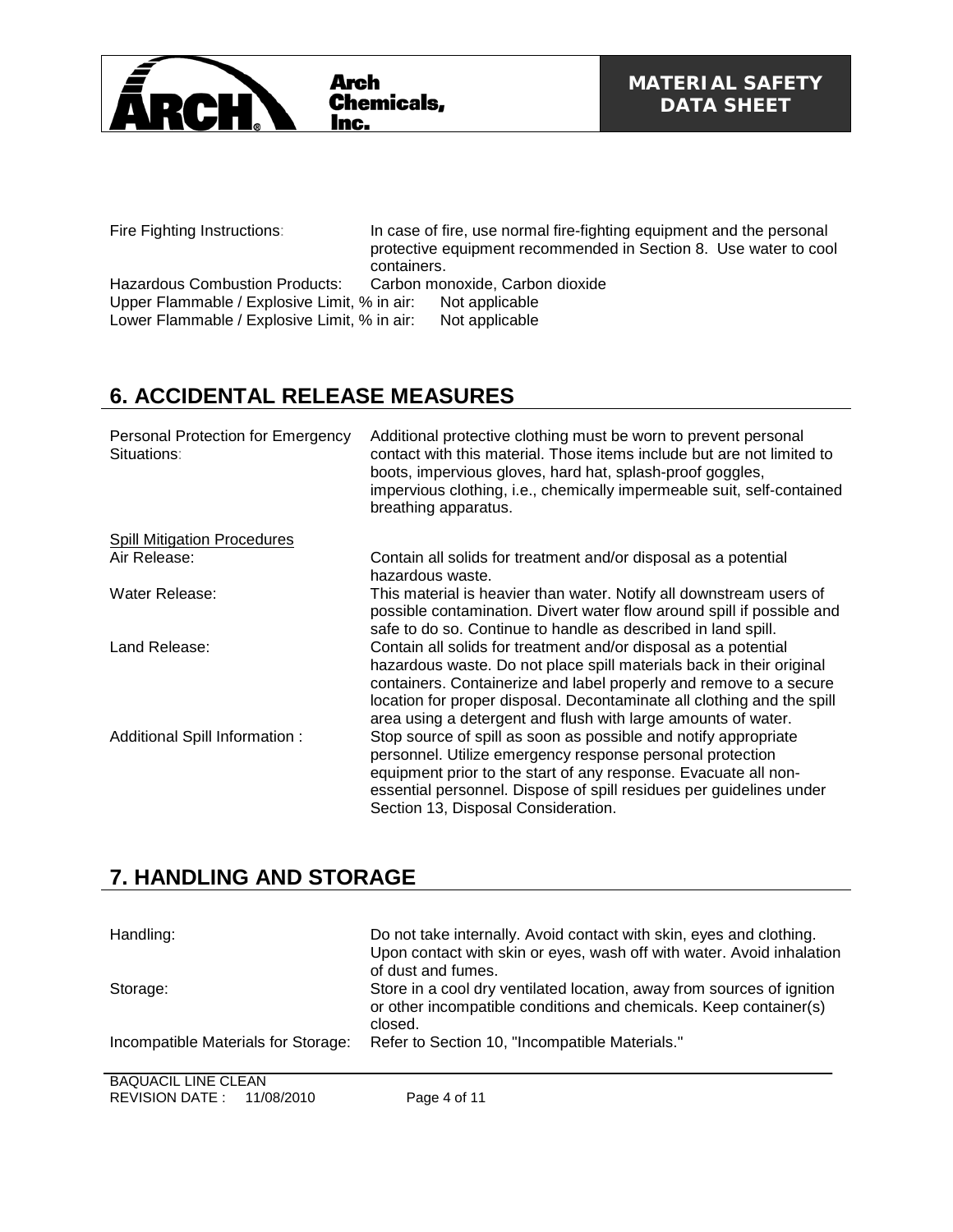

### **8. EXPOSURE CONTROLS / PERSONAL PROTECTION**

| Ventilation:                                                                           | Local exhaust ventilation or other engineering controls are normally required<br>when handling or using this product to keep airborne exposures below the<br>TLV, PEL or other recommended exposure limit. |                               |                   |                                            |
|----------------------------------------------------------------------------------------|------------------------------------------------------------------------------------------------------------------------------------------------------------------------------------------------------------|-------------------------------|-------------------|--------------------------------------------|
| <b>Protective Equipment for Routine Use of Product</b>                                 |                                                                                                                                                                                                            |                               |                   |                                            |
| <b>Respiratory Protection:</b>                                                         | Wear a NIOSH approved respirator if levels above the exposure limits are<br>possible.                                                                                                                      |                               |                   |                                            |
| Respirator Type:<br><b>Skin Protection:</b>                                            | Wear a NIOSH approved N95 respirator.<br>Wear impervious gloves to avoid skin contact. A full impervious suit is<br>recommended if exposure is possible to a large portion of the body.                    |                               |                   |                                            |
| Eye Protection:<br>Protective Clothing Type:<br><b>General Protective</b><br>Measures: | Use chemical goggles.<br>Neoprene<br>An eye wash and safety shower should be provided in the immediate work<br>area.                                                                                       |                               |                   |                                            |
| <b>Exposure Limit Data</b>                                                             |                                                                                                                                                                                                            |                               |                   |                                            |
| <b>CHEMICAL NAME</b><br><b>POTASSIUM</b><br><b>PEROXYDISULFATE</b>                     | CAS#<br>7727-21-1                                                                                                                                                                                          | Name of Limit<br><b>ACGIH</b> |                   | Exposure<br>0.1 mg/m3 TWA 1996<br>Adoption |
| <b>MAGNESIUM CARBONATE</b>                                                             | 546-93-0                                                                                                                                                                                                   | OSHA <sub>Z1</sub>            | $15 \text{ mg/m}$ | TWA total dust                             |
| <b>MAGNESIUM CARBONATE</b>                                                             | 546-93-0                                                                                                                                                                                                   | OSHA Z1                       |                   | 5 mg/m3 TWA respirable<br>fraction         |

### **9. PHYSICAL AND CHEMICAL PROPERTIES**

| <b>Physical State:</b>     | solid                         |
|----------------------------|-------------------------------|
| Form                       | Solid                         |
| Color:                     | White, granular; free flowing |
| Odor:                      | None                          |
| Molecular Weight:          | None established              |
| Specific Gravity:          | 1.1000 - 1.4000               |
| PH:                        | 2.3 1% solution               |
| <b>Boiling Point:</b>      | @ 760 mm Hg Decomposes        |
| Freezing Point:            | Not applicable                |
| Melting Point:             | Decomposes                    |
| Density:                   | No data.                      |
| Vapor Pressure:            | Not applicable                |
| <b>BAQUACIL LINE CLEAN</b> |                               |

REVISION DATE : 11/08/2010 Page 5 of 11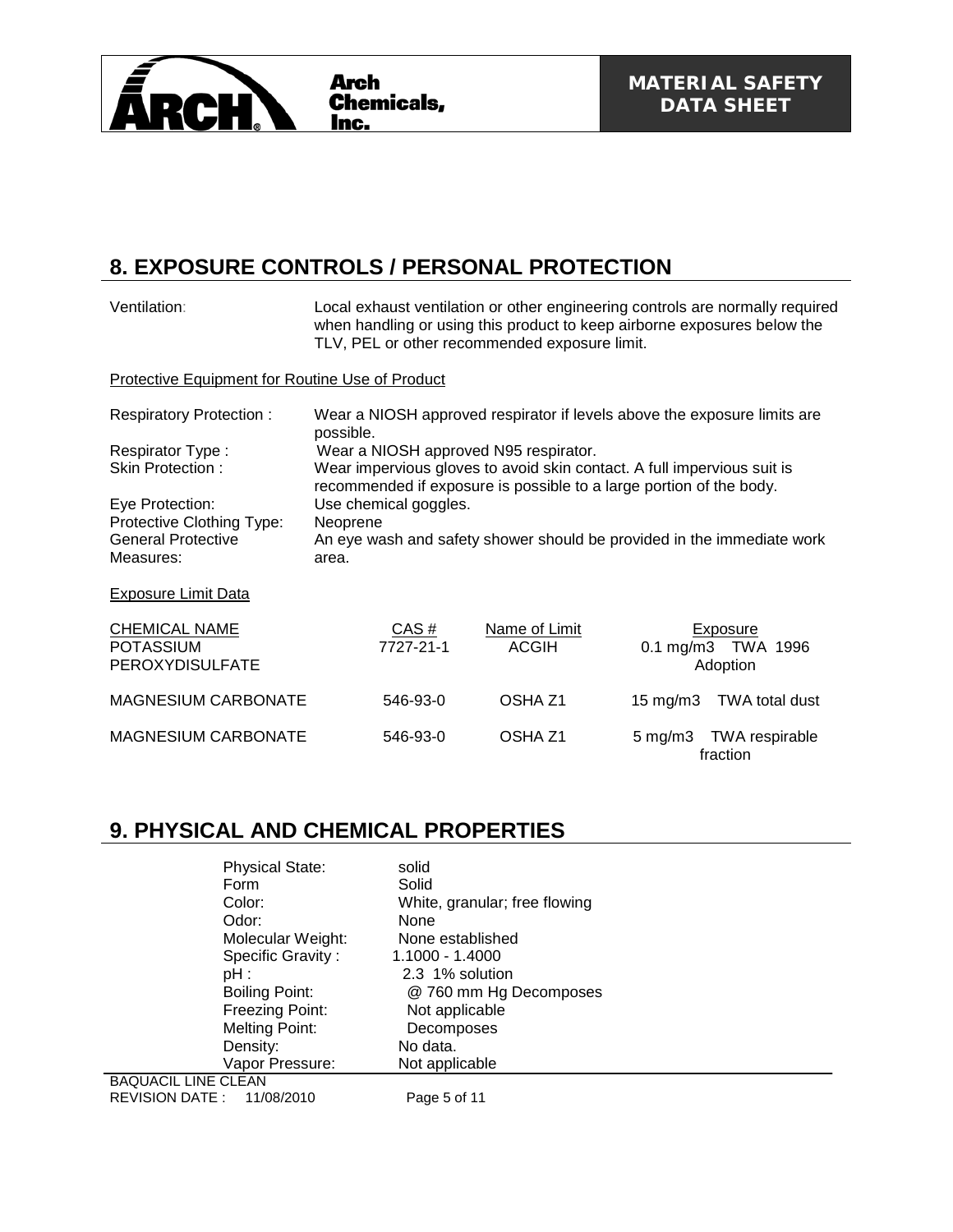

Vapor Density:<br>
Viscosity: Not applic Fat Solubility: No data<br>Solubility in Water: 25.6 WT% Partition coefficient noctanol/water: Evaporation Rate: Not applicable<br>
Oxidizing: No data Oxidizing: No data Volatiles, % by vol.: Not applicable VOC Content Not applicable<br>
HAP Content Not applicable

Not applicable 25.6 WT% @ 20 °C ( 68 °F) No data.

## **10. STABILITY AND REACTIVITY**

| <b>Stability and Reactivity Summary:</b> | Stable under normal conditions. Product will not undergo<br>hazardous polymerization.                              |
|------------------------------------------|--------------------------------------------------------------------------------------------------------------------|
| Conditions to Avoid:                     | Sparks, open flame, other ignition sources, and elevated<br>temperatures., Contact with incompatible substances    |
| Chemical Incompatibility:                | Halides, cyanides, Heavy metals such as cobalt, nickel, copper, or<br>manganese, oxidizable materials              |
| Hazardous Decomposition Products:        | Carbon monoxide, Carbon dioxide, nitrogen oxides, Decomposes<br>when heated or dampened, releasing oxygen and heat |
| <b>Decomposition Temperature:</b>        | No data                                                                                                            |

Not applicable

# **11. TOXICOLOGICAL INFORMATION**

| <b>Product Animal Toxicity</b> |                                                                                                                                            |
|--------------------------------|--------------------------------------------------------------------------------------------------------------------------------------------|
| Oral LD50 value:               | LD50<br>$= 2,000$ mg/kg                                                                                                                    |
| Dermal LD50 value:             | $LD50 = 11,000 \text{ mg/kg}$                                                                                                              |
| Inhalation LC50                | $> 5.0$ MG/L<br>LC50                                                                                                                       |
| value:                         |                                                                                                                                            |
| Skin Irritation:               | Corrosive                                                                                                                                  |
| Eye Irritation:                | Corrosive to eyes.                                                                                                                         |
| <b>Skin Sensitization:</b>     | Possible skin sensitizer based on animal tests                                                                                             |
| Acute Toxicity:                | This product is corrosive to all tissues contacted and upon inhalation, may cause<br>irritation to mucous membranes and respiratory tract. |
| <b>BAQUACIL LINE CLEAN</b>     |                                                                                                                                            |

REVISION DATE : 11/08/2010 Page 6 of 11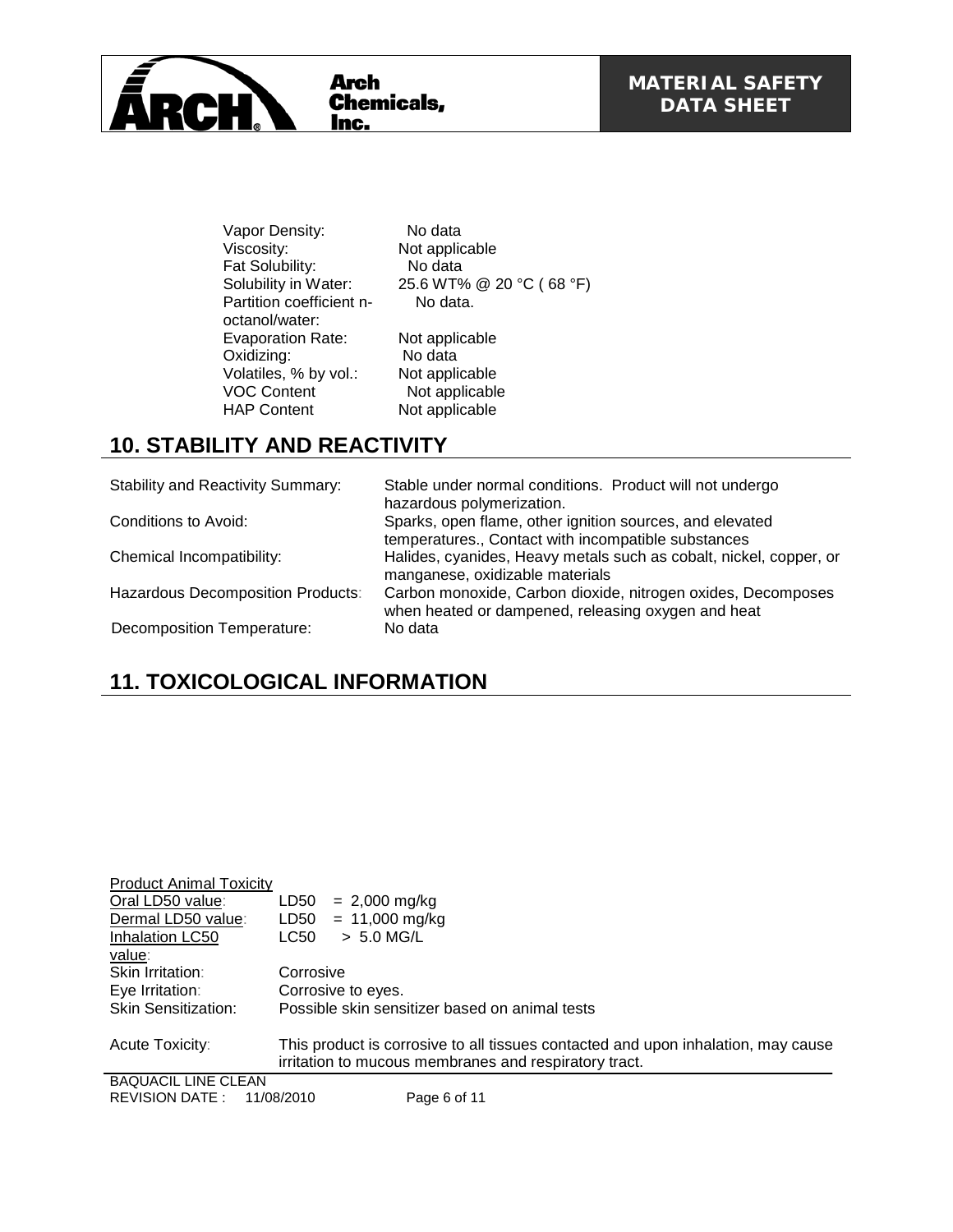

| Subchronic / Chronic<br>Toxicity:           | Not known or reported to cause subchronic or chronic toxicity.                                                        |
|---------------------------------------------|-----------------------------------------------------------------------------------------------------------------------|
| Reproductive and<br>Developmental Toxicity: | Not known or reported to cause reproductive or developmental toxicity.                                                |
| Mutagenicity:                               | Not known or reported to be mutagenic.                                                                                |
| Carcinogenicity:                            | This product is not known or reported to be carcinogenic by any reference<br>source including IARC, OSHA, NTP or EPA. |

## **12. ECOLOGICAL INFORMATION**

Overview: Moderately toxic to fish and other aquatic organisms.

| Ecological Toxicity Values - Product: |                      |                        |
|---------------------------------------|----------------------|------------------------|
| Oncorhynchus mykiss (rainbow          |                      | $-96 h$ LC50 = 53 mg/l |
| trout)                                |                      |                        |
| Daphnia magna (Water flea)            | $\sim 100$ m $^{-1}$ | 48 h EC50 = 3.5 mg/l   |

# **13. DISPOSAL CONSIDERATIONS**

**CARE MUST BE TAKEN TO PREVENT ENVIRONMENTAL CONTAMINATION FROM THE USE OF THE MATERIAL. THE USER OF THE MATERIAL HAS THE RESPONSIBILITY TO DISPOSE OF UNUSED MATERIAL, RESIDUES AND CONTAINERS IN COMPLIANCE WITH ALL RELEVANT LOCAL, STATE AND FEDERAL LAWS AND REGULATIONS REGARDING TREATMENT, STORAGE AND DISPOSAL FOR HAZARDOUS AND NONHAZARDOUS WASTES.** 

| Waste Disposal Summary:                                     | IN COMPLIANCE WITH ALL RELEVANT LOCAL, STATE AND<br>FEDERAL LAWS AND REGULATIONS REGARDING<br>TREATMENT, STORAGE AND DISPOSAL |
|-------------------------------------------------------------|-------------------------------------------------------------------------------------------------------------------------------|
| Disposal Methods:                                           | As a nonhazardous waste, it should be disposed of in accordance<br>with local, state and federal regulations.                 |
| Potential US EPA Waste Codes:                               | Not applicable                                                                                                                |
| <b>BAQUACIL LINE CLEAN</b><br>REVISION DATE :<br>11/08/2010 | Page 7 of 11                                                                                                                  |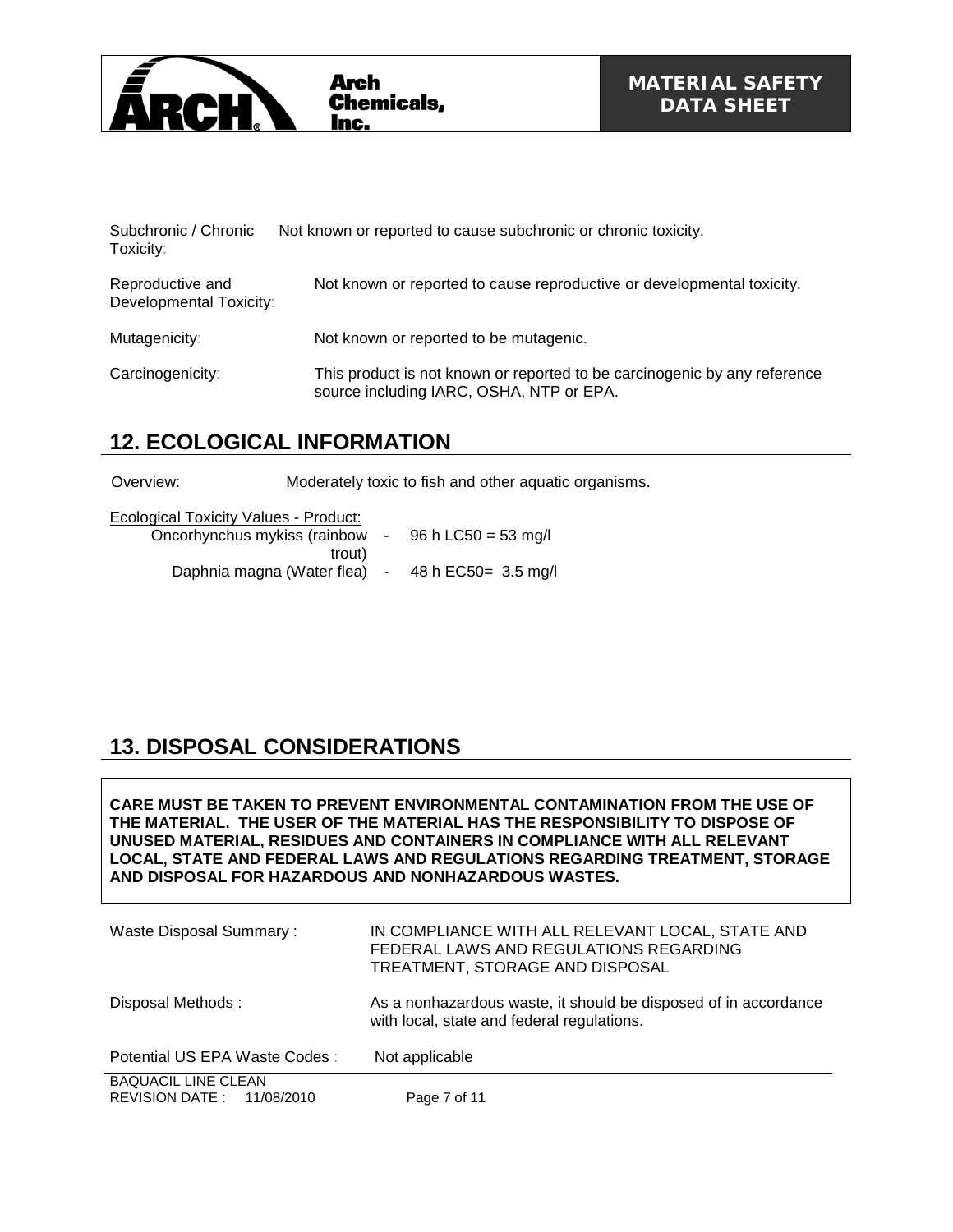

### **14. TRANSPORT INFORMATION**

Land (US DOT): UN3260 CORROSIVE SOLID, ACIDIC, INORGANIC, N.O.S. (POTASSIUM PEROXYMONOSULFATE) 8 II Water (IMDG): UN3260 CORROSIVE SOLID, ACIDIC, INORGANIC, N.O.S., (POTASSIUM PEROXYMONOSULFATE) 8 II Flash Point: Not applicable

Air (IATA): UN3260 CORROSIVE SOLID, ACIDIC, INORGANIC, N.O.S., (POTASSIUM PEROXYMONOSULFATE) 8 II Emergency Response Guide Number: ERG # 154

Transportation Notes**:** According to TDG (Canadian Transport Regulations), this product is classified as follows: UN3260 Corrosive Solid, Acidic, Inorganic, N.O.S. (Potassium Peroxymonosulfate) 8, II. Within Canada, product may qualify for a Limited Quantity Exemption per TDG 1.17.

## **15. REGULATORY INFORMATION**

### **UNITED STATES:**

| UNILED STATES:                                                     |                                      |                                 |                                                                                                            |
|--------------------------------------------------------------------|--------------------------------------|---------------------------------|------------------------------------------------------------------------------------------------------------|
| Toxic Substances Control Act (TSCA):                               |                                      |                                 | The components of this product are listed on the TSCA<br><b>Inventory of Existing Chemical Substances.</b> |
| <b>EPA Pesticide Registration Number:</b>                          |                                      | None established                |                                                                                                            |
| <b>FIFRA Listing of Pesticide Chemicals</b><br>(40 CFR 180):       |                                      |                                 | Not registered in the US under FIFRA.                                                                      |
| Superfund Amendments and Reauthorization Act (SARA) Title III:     |                                      |                                 |                                                                                                            |
| Hazard Categories Sections 311 / 312 (40 CFR 370.2):               |                                      |                                 |                                                                                                            |
| Health<br>Physical                                                 | None                                 | Immediate (Acute) Health Hazard |                                                                                                            |
| Emergency Planning & Community Right to Know (40 CFR 355, App. A): |                                      |                                 |                                                                                                            |
| ZUS SAR302                                                         | TPQ (threshold planning<br>quantity) |                                 | <b>Extremely Hazardous Substance Section 302 - Threshold Planning Quantity:</b><br>None established        |
| Reportable Quantity (49 CFR 172.101, Appendix):                    |                                      |                                 | None established                                                                                           |
|                                                                    | ZUS_CERCLA Reportable quantity       |                                 |                                                                                                            |
| ZUS SAR302                                                         | Reportable quantity                  |                                 | None established                                                                                           |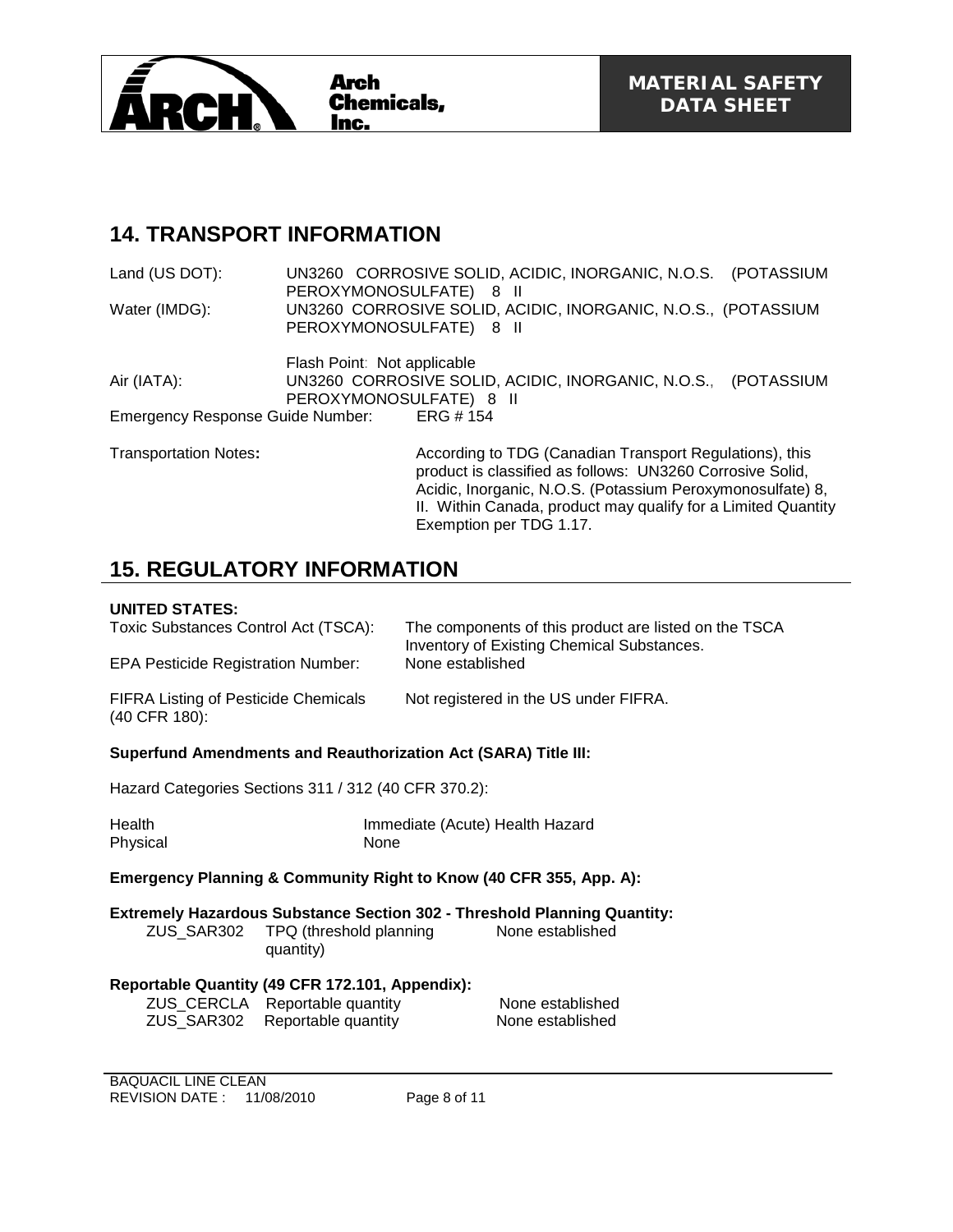

#### **Supplier Notification Requirements (40 CFR 372.45), 313 Reportable Components**

ZUS\_SAR313 De minimis concentration None established

**Clean Air Act Toxic ARP Section 112r:** CAA 112R None established

#### **Clean Air Act Socmi:** None established

**Clean Air Act VOC Section 111:** CAA 111 None established

**Clean Air Act Haz. Air Pollutants Section 112:** ZUS\_CAAHAP None established

ZUS\_CAAHRP None established

CAA AP None established

#### **State Right-to-Know Regulations Status of Ingredients**

#### **Pennsylvania:**

| . UNING YIV GING . |                           |
|--------------------|---------------------------|
| CAS#               | <b>COMPONENT NAME</b>     |
| 7727-21-1          | POTASSIUM PEROXYDISULFATE |
| ZUSPA RTK          |                           |

Pennsylvania: Hazardous substance list 1989-08-11 PEROXYDISULFURIC ACID ([(HO)S(O)2]2O2), DIPOTASSIUM SALT

**New Jersey:**

| 7727-21-1 | POTASSIUM PEROXYDISULFATE  |
|-----------|----------------------------|
| 7646-93-7 | <b>POTASSIUM BISULFATE</b> |
| $CAS \#$  | <b>COMPONENT NAME</b>      |

ZUSNJ\_RTK

New Jersey Right to Know Hazardous Substance List (RTK-HSL)

2007-03-01

POTASSIUM HYDROGEN SULFATE POTASSIUM BISULFATE SULFURIC ACID, MONOPOTASSIUM SALT Special Health Hazard - Corrosive

New Jersey Right to Know Hazardous Substance List (RTK-HSL)

BAQUACIL LINE CLEAN REVISION DATE : 11/08/2010 Page 9 of 11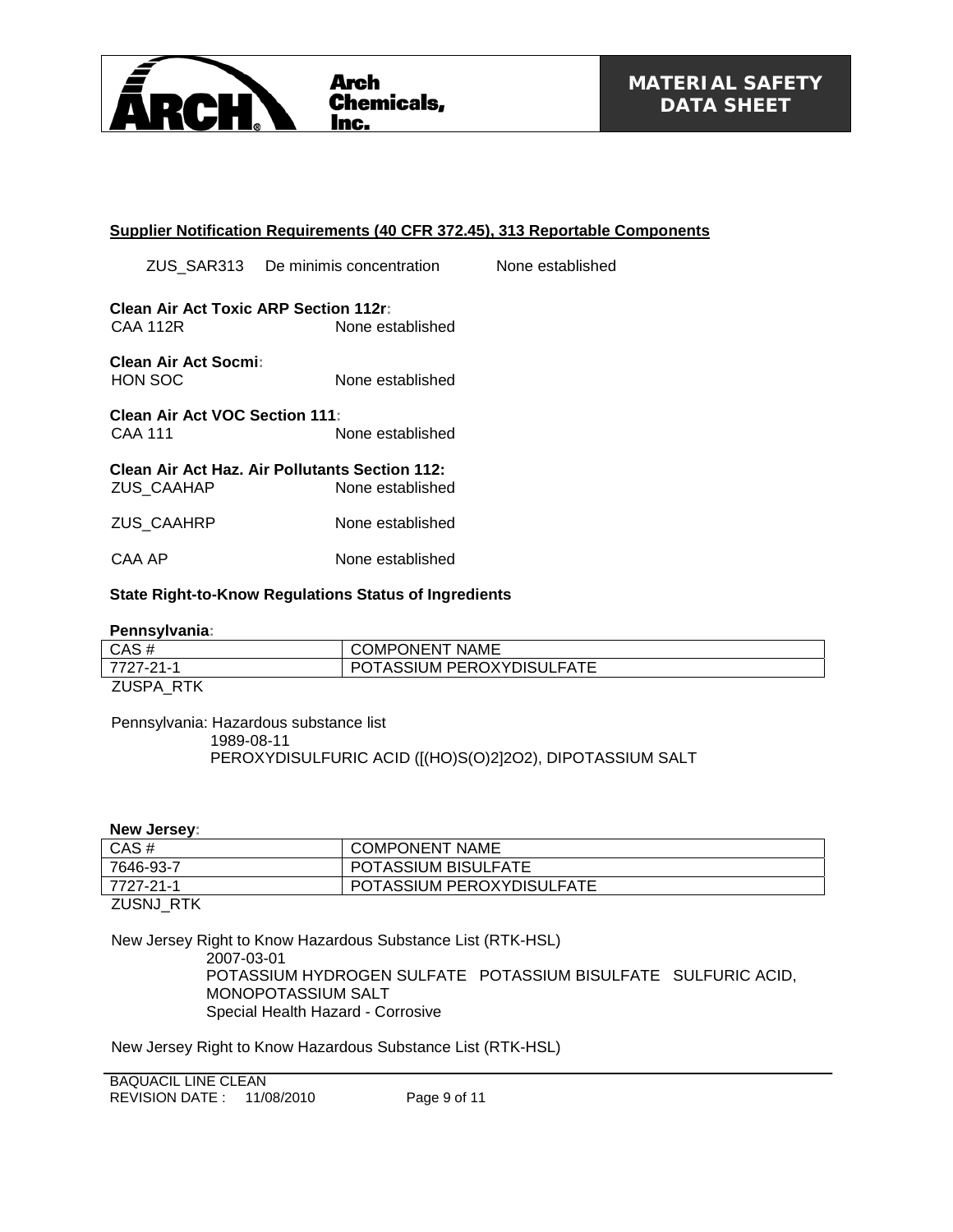

2007-03-01 POTASSIUM PERSULFATE PEROXYDISULFURIC ACID, ([(HO)S(O)2]2O2), DIPOTASSIUM SALT

#### **Massachusetts:**

| CAS#      | <b>COMPONENT NAME</b>      |
|-----------|----------------------------|
| 546-93-0  | <b>MAGNESIUM CARBONATE</b> |
| 7727-21-1 | POTASSIUM PEROXYDISULFATE  |
| ZUSMA RTK |                            |

Massachusetts Right to Know List of Chemicals and Hazard Classifications 1991-07-01 MAGNESITE DUST massachusetts hazardous substance

Massachusetts Right to Know List of Chemicals and Hazard Classifications 1993-04-24 POTASSIUM PERSULFATE

| <b>California Proposition 65:</b> |  |  |  |
|-----------------------------------|--|--|--|
|-----------------------------------|--|--|--|

CAS # COMPONENT NAME

ZUSCA\_P65 None established

#### **WHMIS Hazard Classification:**



Corrosive to skin, Oxidizer

This product has been classified according to the hazard criteria of the CPR and the MSDS contains all of the information required by the CPR.

:  $\mathbf{r} = \mathbf{r} \times \mathbf{r}$  , where  $\mathbf{r} = \mathbf{r} \times \mathbf{r}$  , where  $\mathbf{r} = \mathbf{r} \times \mathbf{r}$ 

BAQUACIL LINE CLEAN REVISION DATE : 11/08/2010 Page 10 of 11 Ingredient Disclosure List (WHMIS) 2007-08-24 Threshold limits: 1 Weight percent